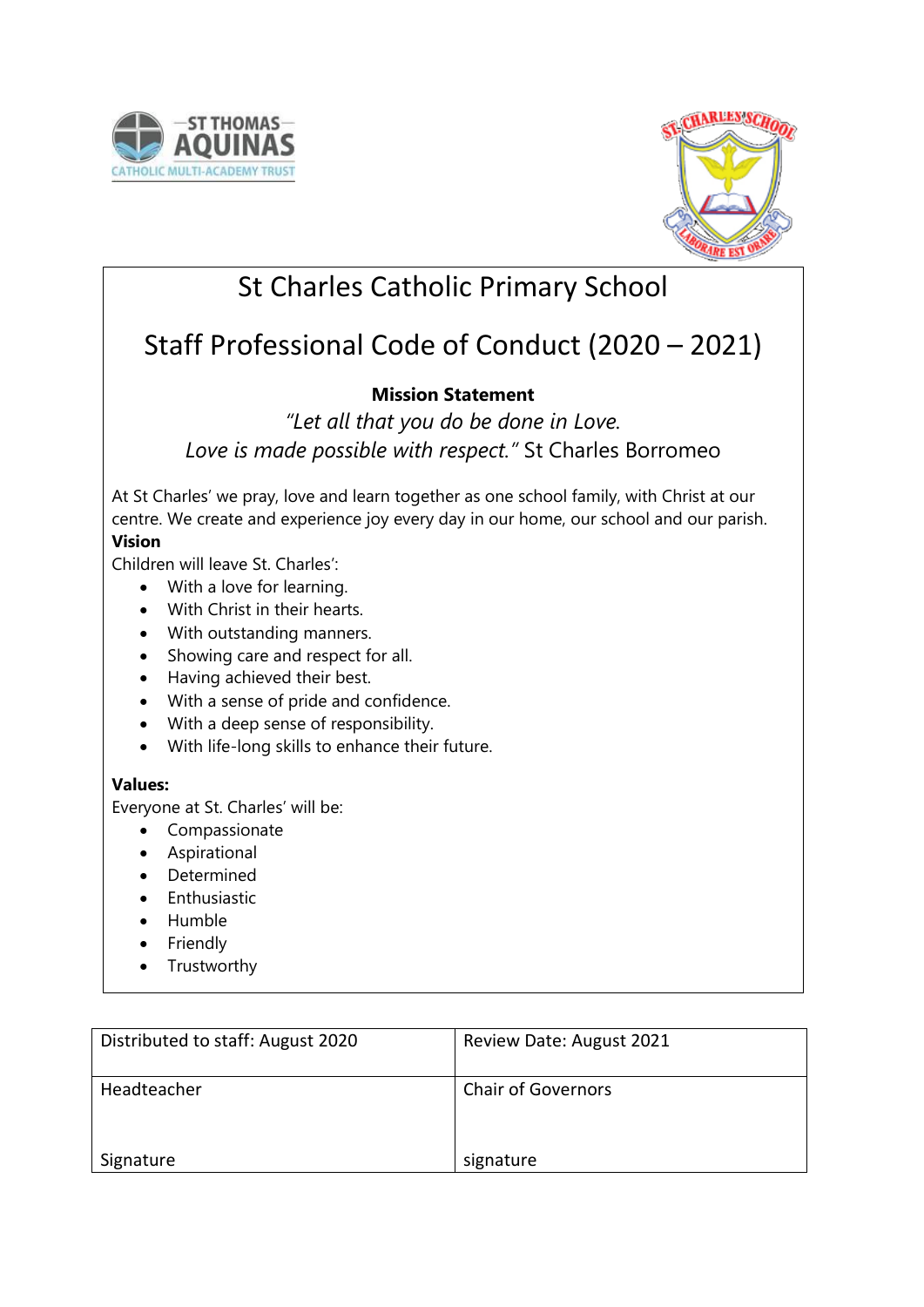#### **Foreword**

Thank you for taking the time to read this document carefully. Sometimes, a 'Code of Conduct' can be automatically assumed to be something restrictive, legalistic or even punitive. The reality is that this document provides a framework of expectations which, having been read and understood, give all of us a *clear understanding* of what it means to be a member of staff within our CMAT family of schools. As such, I hope that the document will answer questions you might have, and provide you with confidence in your work. As ever, should you have *any questions whatsoever*, please speak to your line manager.

Neil Lockyer Chief Executive Officer

#### **Context**

This Code of Conduct sets out clear guidance on the standards of behaviour all school staff within St Thomas Aquinas Catholic Multi-Academy Trust are expected to observe. Each person within our CMAT – both pupils and staff – is valued as a unique individual made in the image and likeness of God. School employees are role models and are in a unique position of influence and trust, and must therefore adhere to behaviour that sets a good example to all the pupils within the school. As a member of a school community, each employee has an individual responsibility to maintain their reputation and the reputation of the school, whether inside or outside working hours.

Placing Christ at the Centre, the context for this policy is:

- Promoting positive, healthy relationships consistently is central to the ethos of the school, securing staff and pupil well-being, good morale and good pupil progress in learning.
- The Gospel values of truth and justice are reflected in the child's right to an education, and staff members' right to work in a positive environment which recognises and values the contributions they make. Children are entitled to come to school and to learn in order that they can have the opportunity to reach their full potential; the best progress is be made when children are happy at school. Pupil well-being is linked to staff well-being.

Employees should note that this code is not exhaustive in defining acceptable and unacceptable standards of conduct and employees must use common sense in adhering to the underpinning principles. If any employee is ever unsure what the expectations are in any given circumstance, they should speak to their line manager or the headteacher. It should be noted that the 'Professional Conduct' element of the Teacher Standards is reflected throughout this document.

Employees should be aware that a failure to comply with the following Code of Conduct could result in disciplinary action including dismissal.

#### **Professional Protocols**

1. **Communication**: All our communications, both spoken and written, with and about staff, pupils and their families must be professional and respectful at all times. Letters, emails and other informal communications to parents should reflect the values and standards of our school. For example, using positive rather than negative language so that pupils can learn what we expect of them in any situation; using a calm tone of voice at all times, to explain something to or instruct the pupils, so that they can follow our words without feeling threatened or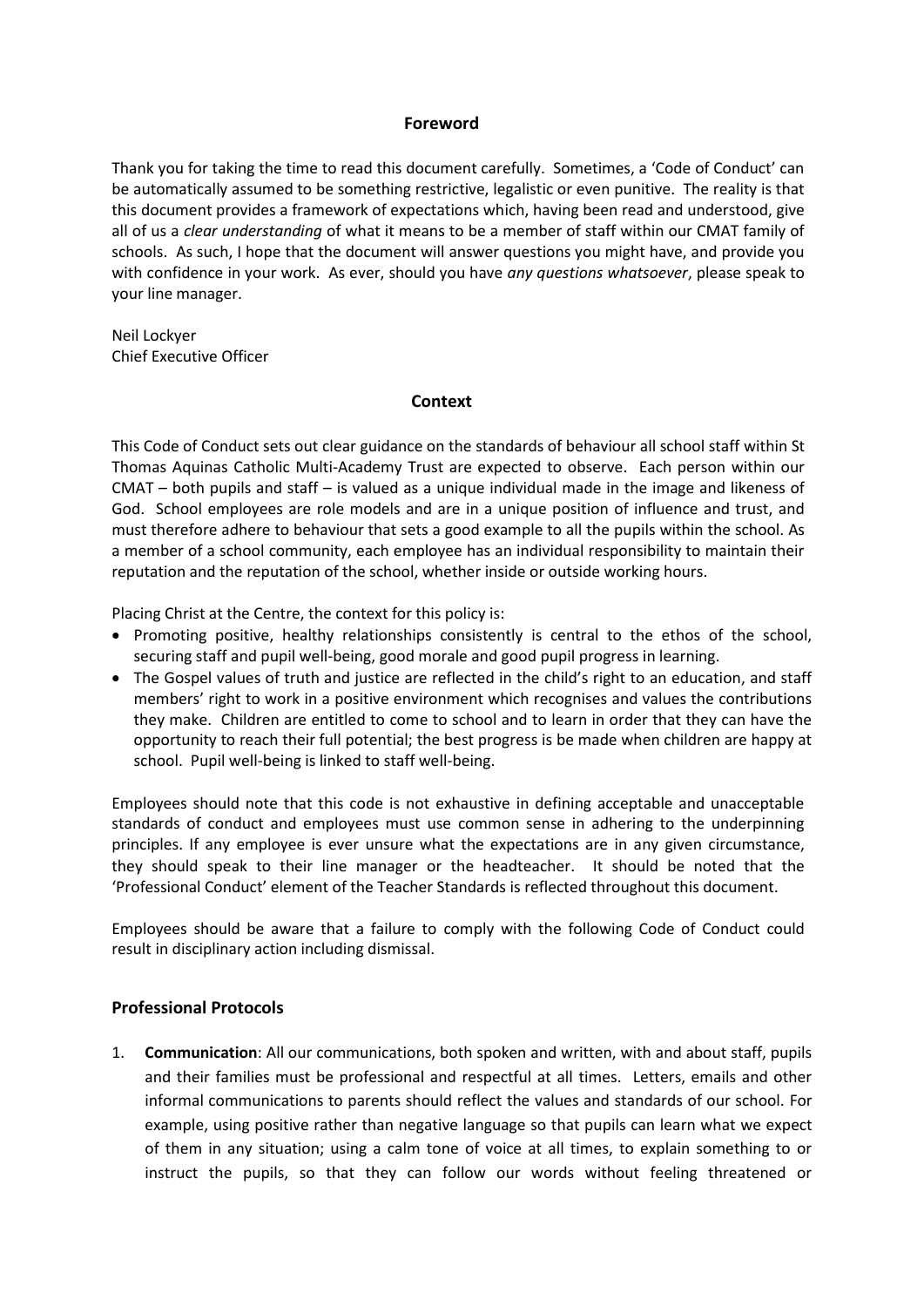uncomfortable; avoiding using sarcastic words or phrases as these demean children and prevent them from developing high self-esteem; speaking respectfully to other adults at all times, even if we disagree with them.

It is important that communication with pupils and parents should be via the school devices and not personal landline/mobile phone numbers or email addresses**.** Any interaction between pupils or parents outside of school should adhere to the professional standards. When contacting parents, it is critical to ensure that all information shared is factually accurate, appropriate and professionally expressed. Should there be any doubt about any prospective message to parents, SLT should be consulted first. Furthermore, when communication is by email, the email addresses of other parents or pupils must not be visible; this would be a breach of data protection regulations and, in the case of pupils, could lead to safeguarding issues. When dealing with pupils, language should be professional and appropriate at all times. It is **never** acceptable to swear or use any unprofessional language. Similarly, it is not acceptable to break professional confidences\*, to discuss issues relating to the management of the school or the CMAT, or to discuss other colleagues with parents/pupils. Staff are required to show professional courtesy and respect towards all members of the school community at all times.

*\*NB notwithstanding this point, please see the Trust's Whistleblowing Policy and Allegations Against a Member of Staff Policy regarding the requirement to pass on information as appropriate.*

2. **Staff conduct:** Outside of work staff must not engage in conduct which could seriously damage the reputation and standing of the school, the employee's own reputation or the reputation of other members of the school community. In particular, criminal offences that involve violence or possession or use of illegal drugs or sexual misconduct are likely to be regarded as unacceptable.

The taking of illegal drugs or alcohol during working hours is unacceptable and will not be tolerated. Staff members must never attend work under the influence of alcohol or illegal drugs. If alcohol or drug usage impacts on a staff member's performance, the School and/or Trust has the right to discuss the matter with the employee and take appropriate action, including referral to the police.

- 3. **Disclosure of criminal conviction:** If you receive a reprimand, formal warning, conditional caution, bind-over or conviction for any reason during your employment, or you are arrested or charged with a criminal offence by the Police, you must notify your line manager immediately. The bearing of the offence on your employment in your current post will be fully and objectively considered and, if necessary, an investigation may be carried out. Appropriate action would then be taken based on the outcome of the investigation. Should you be arrested, there is the expectation that you provide the Police with full details of your role within the Trust and the setting in which you work.
- 4. **Conduct in meetings:** We ask that staff arrive punctually to briefings and meetings so that a prompt start can be made. Staff should ensure that their mobile phone is switched off or is in silent mode so that interruptions are avoided. Staff should not complete marking, send or receive emails or undertake any other type of work during meeting time as this would compromise your ability to be attentive and engaged in the topic of the meeting. Equally, private conversations should not be held during meetings. As meetings are scheduled within the Directed Time budget, no member of staff should leave before the end of a meeting, unless expressly authorised by the Headteacher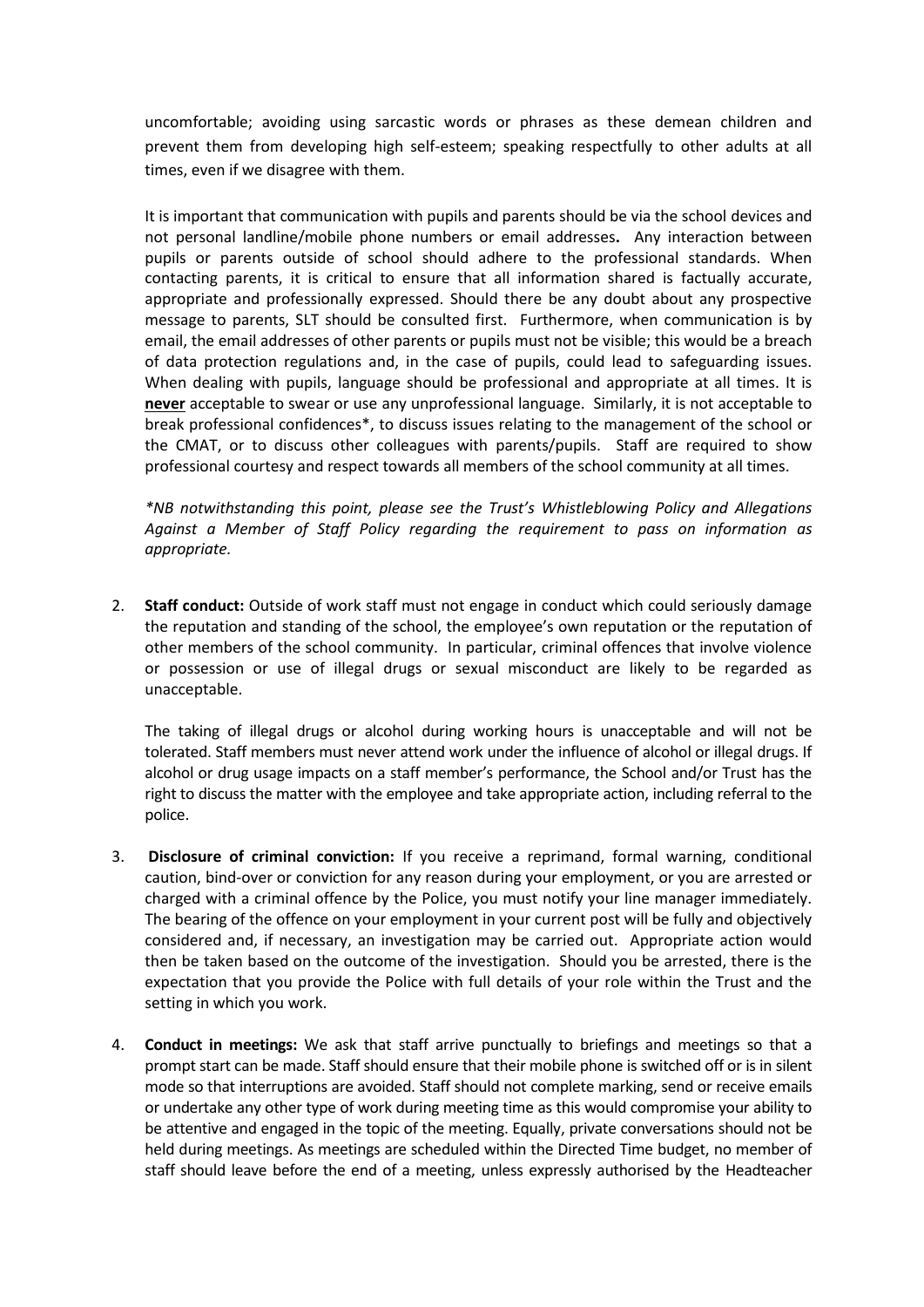beforehand.

- 5. **Dress code:** Staff dress should be suitable for a professional environment; therefore, staff should be smartly dressed, presenting a positive and professional image of St Charles Catholic Primary School at all times. This sets a good example for our pupils and puts staff in a position to enforce school uniform expectations. Members of staff should avoid wearing clothing that is too short/too revealing or likely to cause embarrassment. Staff should be aware that unconventional hairstyles should be avoided, tattoos should not be visible, and facial piercings should not be worn in school. If there is any cultural reason as to why a member of staff may wish to wear a facial piercing, they should speak to the Headteacher who will consider an exemption. Where staff have a practical/manual role then dress should be appropriate to the requirements of the task (for example, teachers working with EYFS/Year 1 classes, those delivering PE, premises staff and others in similar roles). All staff should ensure that they are wearing their ID badge at all times, and challenge staff/visitors to the school who are not wearing a badge to confirm their identity.
- 6. **Punctuality:** Teaching staff should be in school in line with Directed Time. Non-teaching staff should be in school in accordance with the time stated on their contract. Registration and lessons need to begin and end punctually. Wherever possible, teachers should ensure that they arrive at their classrooms **before** the start of the lesson so that they are at the door to meet and greet the pupils as they arrive. Equally, as appropriate, staff need to ensure they arrive punctually for assemblies, staff briefings and statutory and paid duties.
- 7. **Absence:** The Trust's expectations are that staff members: Attend work in accordance with their contract of employment and associated terms and conditions in relation to hours, days of work and holidays;

Make routine medical and dental appointments outside of their working hours or during holidays, where possible;

Follow their school's absence reporting procedure when they are absent from work due to illness or injury. This includes providing work where appropriate;

On their return to school following an absence, employees should complete a self –certification / return to work form having had contact with their line manager (usually a meeting for absences over 5 days). A fit note will be required by school on the  $8<sup>th</sup>$  day of an absence.

Staff should refer to the **CES sickness absence policy** for details relating to sickness absence, monitoring and trigger points, and the Trust's **policy on special leave** if they need time off for any reason other than personal illness.

- 8. **Working outside school:** Staff may undertake work outside school, either paid or voluntary, provided that: it does not conflict with the interests of the school; it does not contravene the working time regulations; and/or it does not negatively impact upon an individual's performance in school.
- 9. **Honesty and Integrity:** Staff must maintain high standards of honesty and integrity in their work. This includes the handling and claiming of money and the use of school property and facilities. The use of personal loyalty cards whilst making purchases on behalf of schools within the Trust, or the Trust itself is unacceptable.

Staff members should carefully consider whether they need to declare their relationship with any individual or organisation/business where this might cause a conflict with School or Trust's activities, or where their association with such an individual or organisation/business could lead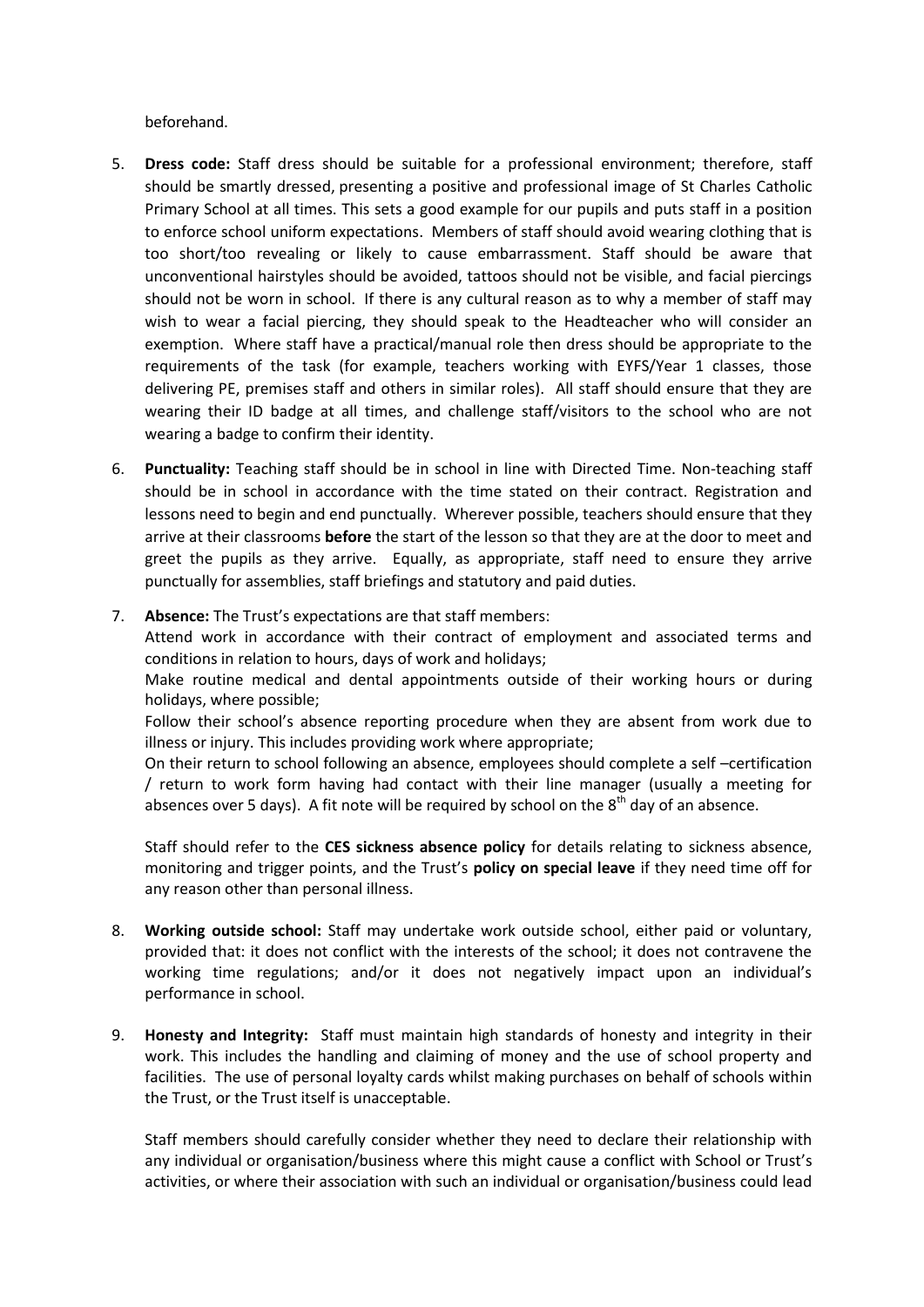to their personal profiting from it. Failure to make a relevant declaration of interests is a very serious breach of trust and, therefore, if employees are in doubt about a declaration, they are advised to contact the Trust Business Services Director. All declarations should be submitted in writing to the Headteacher on the Register of Business Interests form.

All staff must comply with the Bribery Act 2010. A person may be guilty of an offence of bribery under this act if they offer, promise or give financial advantage or other advantage to someone; or if they request, agree or accept, or receive a bribe from another person. If you believe that a person has failed to comply with the Bribery Act 2010, you should refer to the Trust's Whistleblowing procedure. Staff need to take care that they do not accept any gift that might be construed by others as a bribe, or lead the giver to expect preferential treatment. You should tactfully refuse offers of gifts or services from organisations or person who do, or might, provide work or services to the schools within the Trust or the Trust itself. However, if refusal of a small gift e.g. a small box of chocolates or bottle of wine would cause offence or upset the relationship with a client you should consult your manager and where it is felt appropriate the gift can be kept and put in the staffroom or used for a raffle prize.

There are occasions when pupils or parents wish to pass small tokens of appreciation to staff e.g. at Christmas or as a thank-you and this is acceptable. However, it is unacceptable to receive gifts on a regular basis or of any significant value.

Personal gifts must not be given to pupils. This could be misinterpreted as a gesture either to bribe, or single out the young person. It might be perceived that a 'favour' of some kind is expected in return. Any reward given to a pupil should be consistent with the school's behaviour policy, recorded, and not based on favouritism.

10. **Personal Relationships within the workplace:** If you are involved in appointments you should ensure that those appointments are made only on the basis of merit. In order to avoid any possible accusation of bias, you should not be involved in an appointment where you are related to an applicant, or have a personal relationship with them outside of work.

Similarly, you should not be involved in work-related decisions including discipline, promotion, recruitment or pay and conditions for any employee who is a relative, partner or someone with whom you have a personal relationship. There is an existing requirement for all job applicants to declare any relationship with an employee of the Trust. Failure to do so could result in disciplinary action. This also applies to any relationship which develops during the course of employment; such a relationship must be declared *before* any such work-related decisions are entered into.

- 11. **Staff Welfare and Support:** Staff health and wellbeing is very important to us. Colleagues experiencing difficulties may wish to approach the HR Central Team, or a colleague/Line Manager to access support systems within School. For health related issues a referral to Occupational Health is sometimes advisable.
- 12. Staff also have access to welfare counselling; contact details: phone 08081682143, or email [www.carefirst-lifestyle.co.uk.](http://www.carefirst-lifestyle.co.uk/) **Username**: stthomasaquinas, **password**: employee.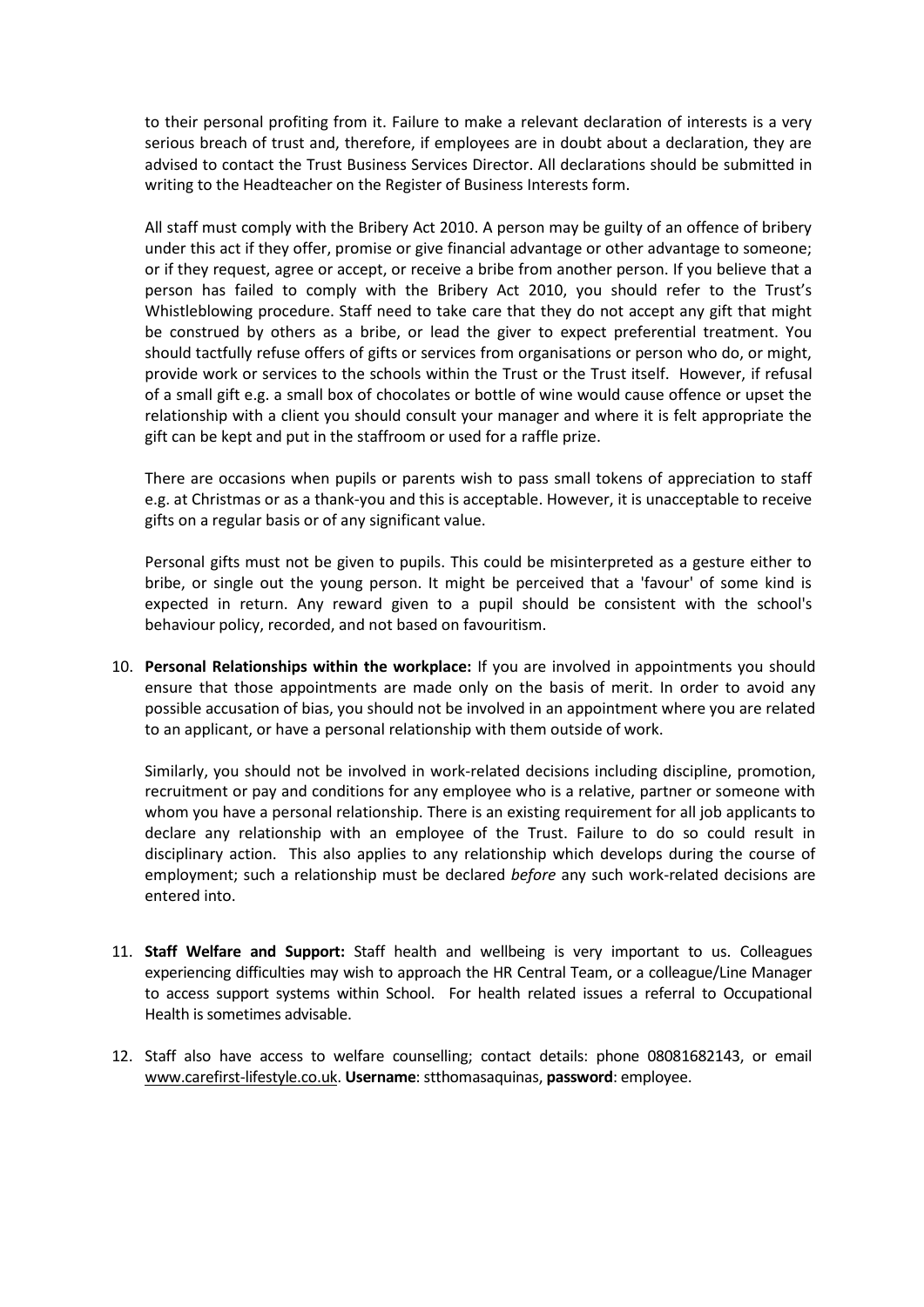### **Safeguarding Protocols**

1. **All employees** are responsible for safeguarding children and promoting their welfare. This means that employees are required to take action to protect children from maltreatment, prevent impairment of children's mental and physical health and/or development and ensure that children grow up in circumstances consistent with the provision of safe and effective care, taking action to enable all children to have the best life chances. St Charles Catholic Primary is committed to safeguarding and promoting the welfare of children and young people and expects all its staff and volunteers to share this commitment. At all times staff must act **in the best interests of the child**. The duty to safeguard pupils includes the duty to report concerns about a pupil to the school's Designated Safeguarding Lead (DSL) for Child Protection, or Deputy DSL(s) in their absence . The school DSL/Deputy DSL(s) are Ruth Elmore, Felicity Knight and Nicola Ramsell.

**Safeguarding documentation**: All staff need to be familiar with the school's safeguarding documents and policies: **Keeping Children Safe in Education 2020 (part 1 plus Annex A), Safeguarding and Child Protection policy, Staff Code of Conduct, The school's Behaviour policy,** '**Guidance for the Safer Working Practices for those children and young people in education settings', Allegations against a member of staff, supply teacher or volunteer and Whistleblowing**. Staff will be given copies of the safeguarding documentation and must sign to confirm they have read, understood and will comply with the expectations.

2. **Confidentiality**: Where staff have access to confidential information about pupils or their parents or carers, staff must not reveal such information except to those colleagues who have a professional role in relation to the pupil.

All staff are likely at some point to witness actions which need to be confidential. For example, where a pupil is bullied by another pupil (or by a member of staff), this needs to be reported and dealt with in accordance with the appropriate school procedure. It must not be discussed in school except with a senior member of staff with the appropriate role and authority to deal with the matter. However, staff have an obligation to share with their manager or the school's Designated Safeguarding Lead any information which gives rise to concern about the safety or welfare of a pupil. Staff must never promise a pupil that they will not act on information that they are told by the pupil.

3. **Positions of Trust**: All school staff are in a position of trust and it is essential that we discharge our responsibilities in a professional manner. Those in a position of trust carry the responsibility of ensuring that they do not abuse their position or put themselves in a situation where allegations of abuse of trust, whether justified or unfounded, could be made. Any incident which could have the potential to be misinterpreted should be recorded in writing and reported to a member of the SLT.

If contacted by a pupil through an inappropriate route, staff should report the contact to the Headteacher immediately.

All staff should be aware that under the **Sexual Offences Act 2003**, it is a crime for an adult aged 18 or over in a position of trust to engage in sexual activity with a person under the age of 18, even if consensual (see s16-19 Sexual offences Act, 2003) This also includes 'grooming' behaviour, i.e. meeting a child under 16 with the intent to commit a relevant offence, and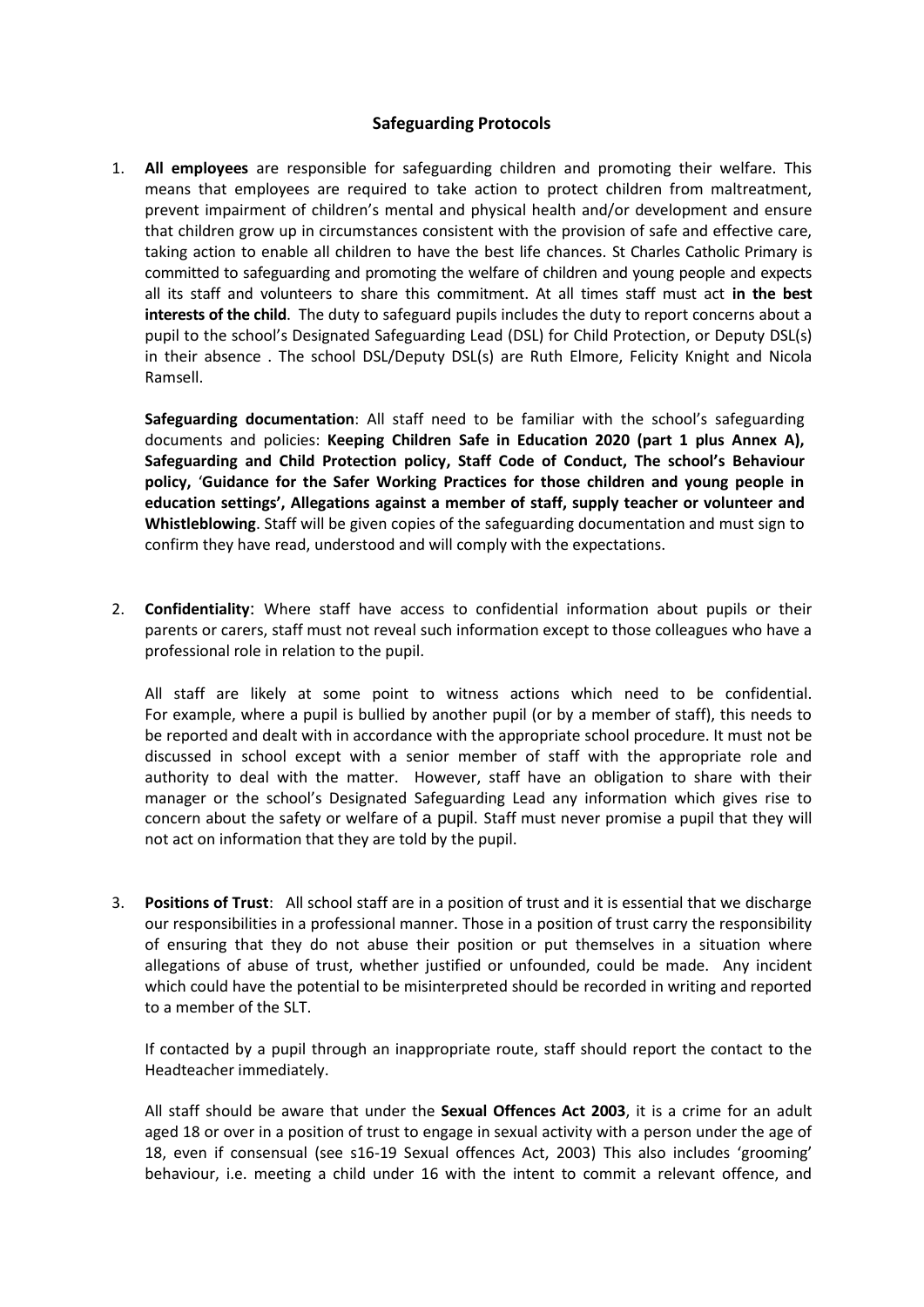inappropriate text/email messages or images, and gifts.

If you have any concerns about the conduct or behaviour of a member of staff, supply teacher or volunteer or visitor to the school in relation to risk of or actual harm to a child, you must contact the Headteacher immediately. If your concern is regarding the Headteacher, you should contact the CEO, Neil Lockyer. If you feel unable to raise an issue or believe that your genuine concerns are not being addressed, you should seek free support and advice from the NSPCC Whistleblowing Helpline by calling 0800 0280285 (line is available from 8:00am to 8:00pm Monday to Friday) or emailin[g help@nspcc.org.uk](mailto:help@nspcc.org.uk) .

- 4. **Registers:** It is the responsibility of the teacher to take the form or class register promptly (within the first 5 minutes) and correctly. If schools use digital systems and there is a technical problem, please send a paper register to the office and report the problem to ICT Support via email. If a pupil is marked present in earlier registers but is missing from your lesson without reason, then an urgent message should be sent to the office.
- 5. **Safeguarding, SEN/D Information and Medical Information:** All staff must read and act upon safeguarding, SEN/D and medical information, most especially provision maps. It is essential that staff read this information for **all pupils**, (identified by the DSL or SENCO) not just the pupils that they teach. Within our school community, we have some pupils with complex needs and/or serious medical conditions and it is imperative that all members of staff are aware of these pupils/students and that staff follow the advice provided.
- 6. **Visitors:** Any visitor to school has to sign in and out at reception. A member of staff should always inform the office about a visitor in advance, meet their visitor at reception and escort them back to reception to sign out. At no point should a visitor be in school unsupervised.
- 7. **Volunteers:** Anyone working as a volunteer in school needs to have completed the relevant paperwork and checks prior to them joining. Volunteers are not allowed to begin their placement until all the necessary paperwork has been completed.
- 8. **Online safety and Internet use:** Staff's social media profiles should not be available to pupils. If staff have a personal profile on social media sites, they should not use their full name, as pupils may be able to find them. Staff should consider using a first and middle name instead, and set public profiles to private. Caution should be exercised by staff in their use of all social media or any other web-based presence that they may have, including written content, videos or photographs, and views expressed either directly or by 'liking' certain pages or posts established by others.

Staff should not attempt to find pupil's or parents' social media profiles, nor contact pupils/students or their parents via social media, or any other means outside school, in order to develop any sort of relationship. Should staff have a relationship with a pupil/parents outside of school due to mutual membership of social groups or family connections, this should be brought to the attention of the Headteacher by completing the 'Connections with pupils outside of work' declaration.

If the school establishes online platforms (e.g. Twitter or Facebook) for sharing information with parents, this can be used by staff in line with school policies. Staff must be mindful of the school's online safety and acceptable use policy at all times, both inside and outside work. A staff member must not use school devices in or out of school to view material that is illegal, inappropriate or likely to be deemed offensive. This includes but is not limited to, sending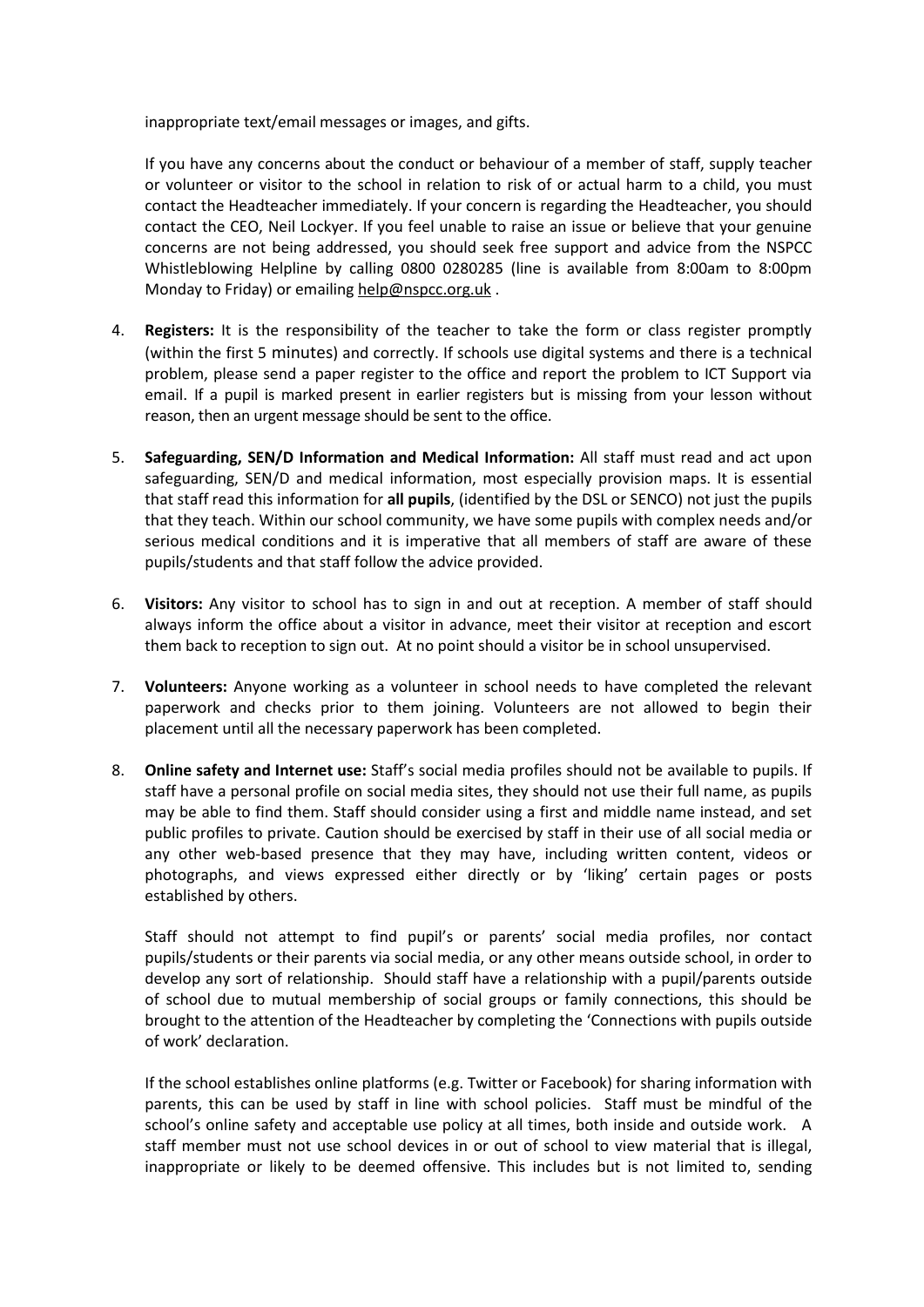obscene emails, gambling and viewing pornography or other inappropriate content. St Charles Catholic Primary School retains the right to monitor emails and internet use on the school IT system.

Photographs or video footage of pupils should be taken **using school equipment only,** for purposes authorised by the school, e.g. school website or twitter account. Any such use should always be transparent and only occur where parental consent has previously been given. Once the recordings and photographs are uploaded onto the school website and /or the school twitter account the video/images should be deleted.

- 9. **Political views:** Staff must ensure that partisan political views are not promoted in the teachings of any subject in the school and where political issues are brought to the attention of pupils, reasonable steps must be taken to offer a balanced presentation.
- 10. **Mobile phones**: Staff should only use their mobile phone in a staff-only area i.e. staffroom or an office, and not during work time unless there is an emergency. When teaching, staff members' mobile phones should not be visible or used in the lesson. In EYFS settings it is a statutory requirement that phones should be locked away.

### **Health and Safety Protocols**

- 1. **Responsibility:** As an employee you have responsibility for the health, safety and welfare for yourself and other people. In particular, you are responsible for:
	- Taking care of yourself and anyone who may be affected by your acts and omissions at work;
	- Co-operating with your employer so that they can comply with their legal duties;
	- Not interfering with or misusing anything provided for the purposes of health and safety
	- Only using machinery, equipment, dangerous substances and so on, if you follow the training and instruction provided by your employer.
- 2. **Compliance:** All staff will make themselves familiar and ensure compliance with the requirements of the Health and Safety at Work etc. Act 1974 and any other health and safety legislation and codes of practice relevant to the work of the school and also the particular area in which they work. They will, so far as reasonably practicable:
	- Be familiar with the schools Health and Safety Policy and all safety arrangements including those for fire, first aid and other emergencies set out by the school;
	- Ensure that health and safety regulations, rules, routines and procedures are being applied effectively;
	- Promote and achieve a positive health and safety culture of high standard in the school.
- 3. **Lone Working:** There will be times where an employee is working one to one with a pupil. Staff members need to understand that this means that they may be more vulnerable to allegations being made against them. Therefore, it is important that employees:
	- Never conduct meetings with pupils in remote areas;
	- Ensure there is visual access and/or an open door in one to one situations;
	- Make sure that a colleague or line manager knows about the meeting;
	- Do a risk assessment if lone working is integral part of the role.
- 4. **Transporting pupils:** When transporting pupils and young people, wherever possible and practicable, at least one adult as well as the driver should be present. In rare circumstances when